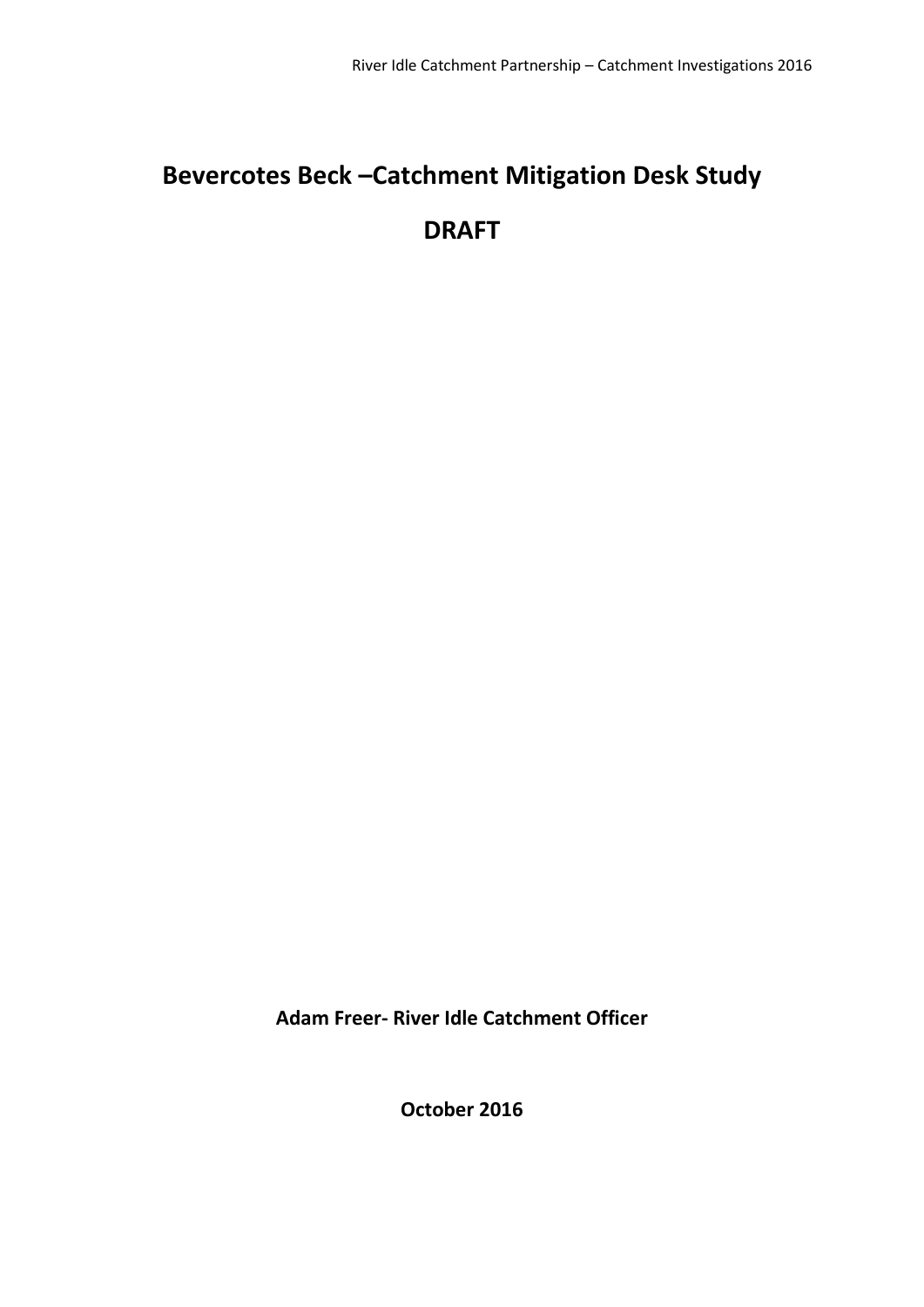## **Summary**

- The catchment is currently failing its WFD target due to poor ecological status, derived from poor phosphorus and biological scorings.
- Scores are likely to be associated with high phosphate loading from wastewater treatment and agriculture, as well as unfavourable hydrological regimes.
- Improvements in WFD status may be achieved by reducing nutrient inputs through phosphate stripping of sewage effluent, protection of areas vulnerable to erosion (gates and tracks) and leaky willow dams installed in agricultural drainage ditches.
- Resilience of aquatic organisms to low flows may be increased by a range of habitat improvements including restoration and diversification of channel morphology and flow conditions.
- This may be achieved by creation of vegetated in-channel pool-riffle sequences, installation of woody debris, meanders and berms in a widened riparian corridor along the length of the watercourse.

# **1. Catchment Background**

Bevercotes Beck is a small groundwater fed stream and tributary of the River Maun (fig. 1). The watercourse rises to the South of Wellow (SK 6765 2569) and runs for 10.7 km, forming part of Boughton Dyke before finally becoming Bevercotes beck and joining the River Maun north of Lound Hall.

The catchment area is relatively small (19.3  $km^2$ ) and linear in shape along the trajectory of the waterbody (SW-NE). Despite its small size, the catchment encompasses urban, industrial, agricultural, sewage treatment and former mining sites, potentially creating a wide range of pollutant sources and pressures.

The catchment contains low fertility free draining acid sand soils to the west, with shallow gradients towards the channel. The east of the catchment is characterised by acid loamy clay soils with moderate to high fertility and steep gradients. The riparian zone sits atop loamy and clayey floodplain soils.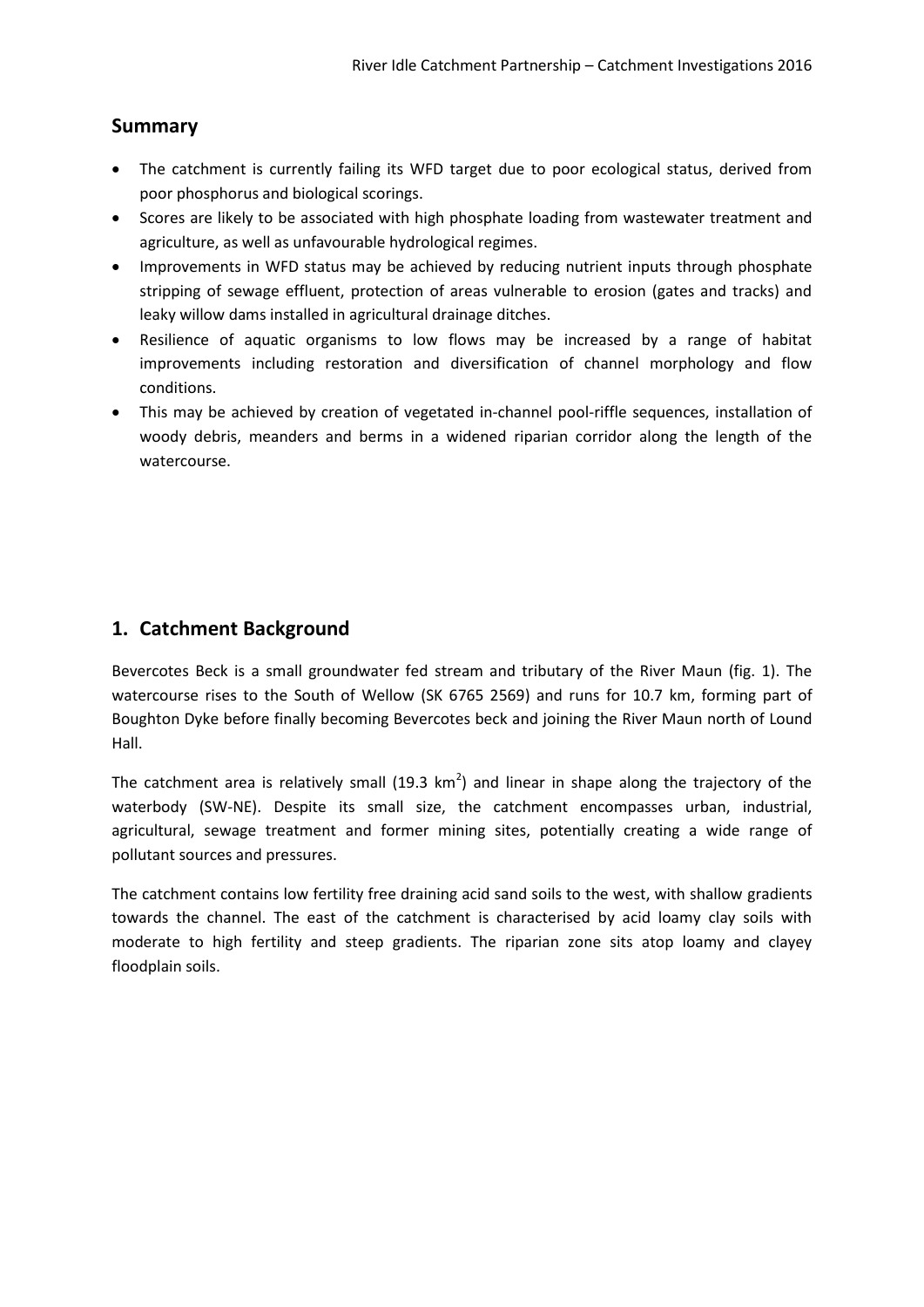

**Bevercotes Beck Catchment (trib of Maun)** 

**Figure 1** Bevercotes Beck and catchment.

# **2. Current status of the waterbody**

In the latest cycle (2015) of WFD water classifications, Bevercotes Beck was designated as poor and highlighted as a deteriorating water body. This was due to a poor ecological status, caused by a 'poor' phosphate classification. Additionally both biological quality elements and invertebrates scored as 'poor' (Macrophytes and Phytobenthos combined were moderate). The waterbody was classified for as 'good' for chemical status. The target is to reach overall 'Moderate' status by 2021.

Bevercotes Beck was also identified as having a hydrological regime which does not support good status (low flows). It is probable that this is partially attributed to groundwater abstraction for public water supply by Severn Trent, from four boreholes in close proximity to the catchment (Boughton, Ompton, Amen Corner and Markham Clinton). The catchment is currently under investigation by Severn Trent through their Restoring Sustainable Abstraction (RSA) Programme.

Both the poor water quality and heavily impacted hydrology are likely to be the cause of stress to aquatic biota.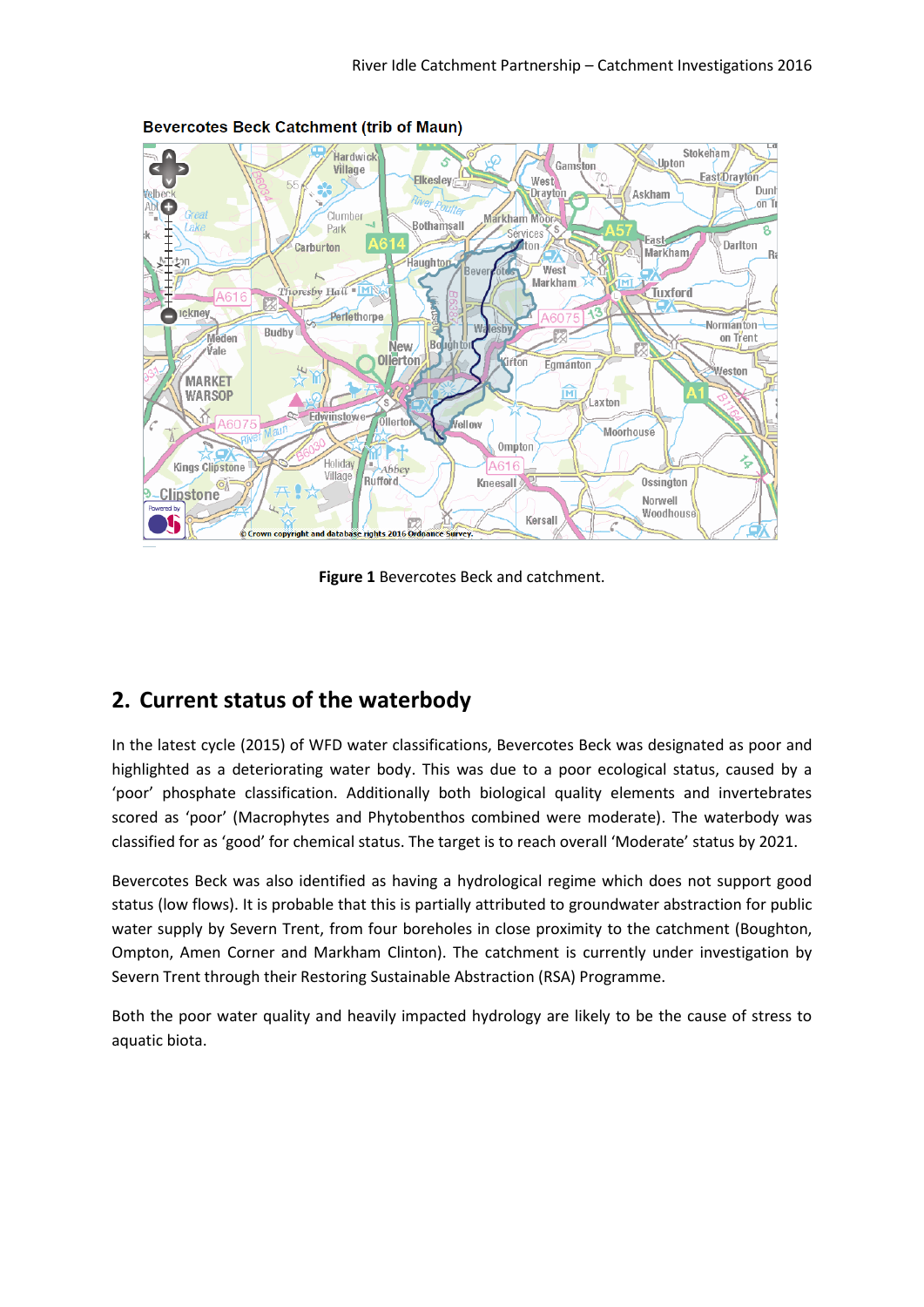# **3. Potential Pollutant sources within the catchment**

#### **A. Water from former colliery sites and spoil tips ( SK 6767 3829)**

The former Ollerton Colliery was redeveloped and forested (now Ollerton Park) (fig.2). Runoff from the former spoil tips is diverted via water control structures/features into a retention pond. While such drainage schemes are usually self-contained, it is unknown whether there may be a connection into Boughton Dyke. If this was the case, the tip may be a potential source of heavy metals into the stream system (although no data to support this).



**Figure 2** Potential pollutant sources within the Bevercotes Beck catchment.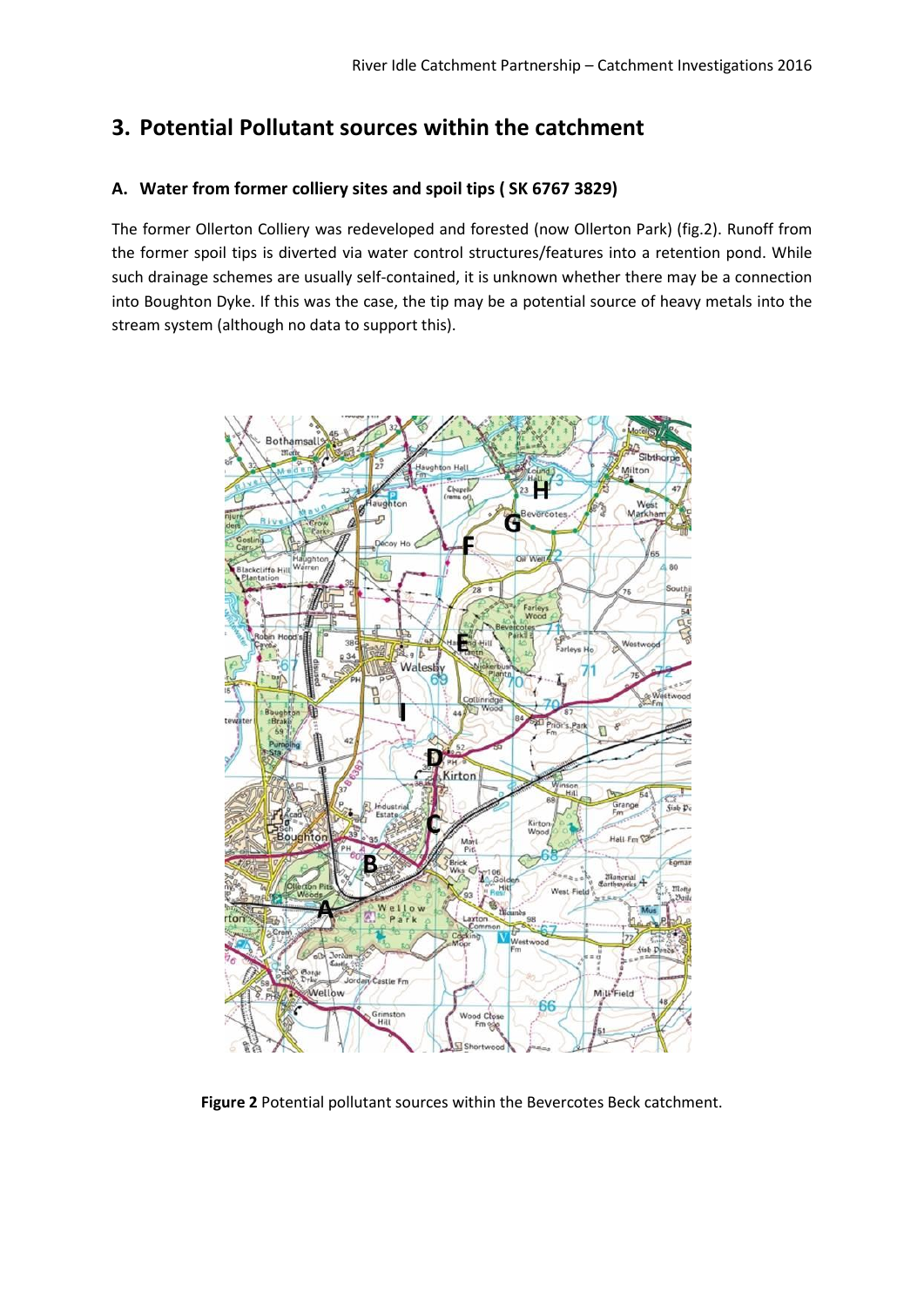#### **B. STW wastewater treatment works (SK 6767 8065)**

Boughton sewage treatment works (STW) discharges treated effluent continuously into Boughton Dyke, which becomes Bevercotes Beck. This may represent a continuous point source of nutrients and, in particular orthophosphates to the watercourse. The low flow regime in the stream suggests that effluent discharges from the STW may make up a considerable proportion of the stream base flow. In turn this may limit the dilution of the final effluent and exacerbate phosphorus/BOD concentrations.

## **C. Road drainage/ drainage from industrial estate (SK 6868 5429) , scrapyard (SK 6767 7552) and construction depot (SK 6666 9393)**

Both tributaries of Bevercotes beck flow adjacent to or through several areas which may be sources of hydrocarbons and industrial contaminants. These include a construction depot, a scrapyard and Boughton industrial estate. The extent to which the watercourse receives water form surface drainage is unclear.

#### **D. Pig farm/ cattle farm and AD clamp (SK 6869 9752)**

Manor Farm at Kirton is predominantly an indoor pig/ outdoor cattle unit which backs onto both Bevercotes Beck and a connected drainage trench which then flows into the main channel. Aerial imagery shows a large slurry lagoon or pond located directly next to the watercourse, which potentially represents a significant source of P and BOD. Depending the age and construction of the pond/pit, the contents may be permeating through into the watercourse through the earth bank. The farm also appears to have several AD silage clamps which may leach effluent.

Aerial images suggest that several points around the farm suffer from soil erosion, particularly tracks, gateways and ditch crossing points. These may act as critical source areas for the mobilisation and transfer of sediment.

#### **E. Small cattle unit (SK 6870 8785)**

Willoughby Farm is a small cattle unit located to the east of Walesby. Although field gradients are very low, grazing takes place next to the river with only a narrow riparian buffer. Together with yard and spreading activities, the farm may be a potential source of nutrients, sediment and FIOs into the beck. There is also evidence of arable activity on the farm, suggesting there may be risk of incidental pesticide transfers.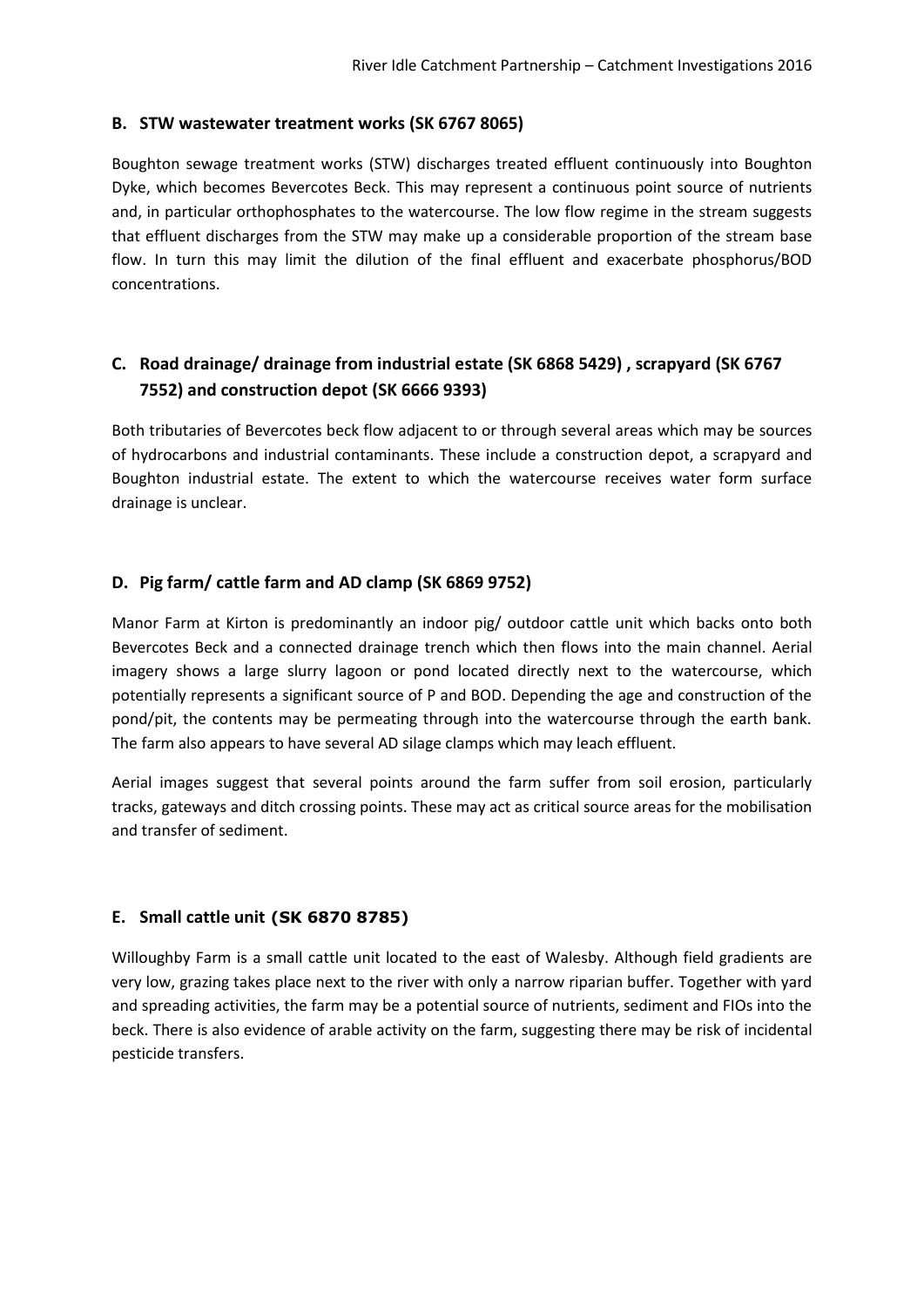#### **F. Off-road course (SK 6972 4108)**

A large off road course is located on steep grass slopes to the east of the beck. The compacted and continuously exposed soils are likely to be a source of sediment and increased runoff. The course also appears to be grazed by sheep. Although some distance from the beck, an adjacent track could act as a transfer pathway.

#### **G. Small Pig farm and livery Stables (SK 6972 785)**

Home Farm is a small high-welfare indoor pig unit situated upslope of the watercourse in the northern area of the catchment. Any dirty water or slurry from the farm may be a source of nutrients and FIOs to the channel, as is also the case for the adjacent Grange Farm (livery stables). The neighbouring Manor Farm and Lound Hall Farm may also be potential pollutant sources of nutrients and pesticides, particularly as the yard area is located next to a drainage ditch feeding the beck.

#### **H. Holiday Chalets (SK 6972 9899)**

Holiday cabins within the grounds of Lound Hall are located next to the final reach of the Beck before it reaches the Maun. It is unknown whether these cabins are connected to the main sewer network or to septic tank/onsite treatment works. In the case of the latter, there may be potential for septic tank leakage (although unlikely) or additional micro-point nutrient inputs to the beck.

#### **I. Agricultural land (catchment wide)**

A large proportion of the catchment is utilised for both arable and livestock farming. Due to the nature of the soils, particularly those in on the western side of the catchment, excessive agricultural nutrient applications are likely to occur in order to compensate for low fertility. Soils (particularly the clay soils to the east) may be susceptible to compaction and erosion, potentially providing an additional route of P transfer to the beck. Livestock grazing and spreading of organic manures adjacent to the watercourse are further potential sources of nutrients and FIOs. Although livestock do not appear to have access to the channel, in many areas the riparian buffer is narrow-extending only to the bank top (1-2m).

# **4. Opportunities for catchment management**

# **4.1 Enhanced monitoring up/downstream of pollutant sources**

 The numerous pollutant sources within the catchment may all impact on the stream ecology. However the extent to which individual sources may be responsible is currently subjective.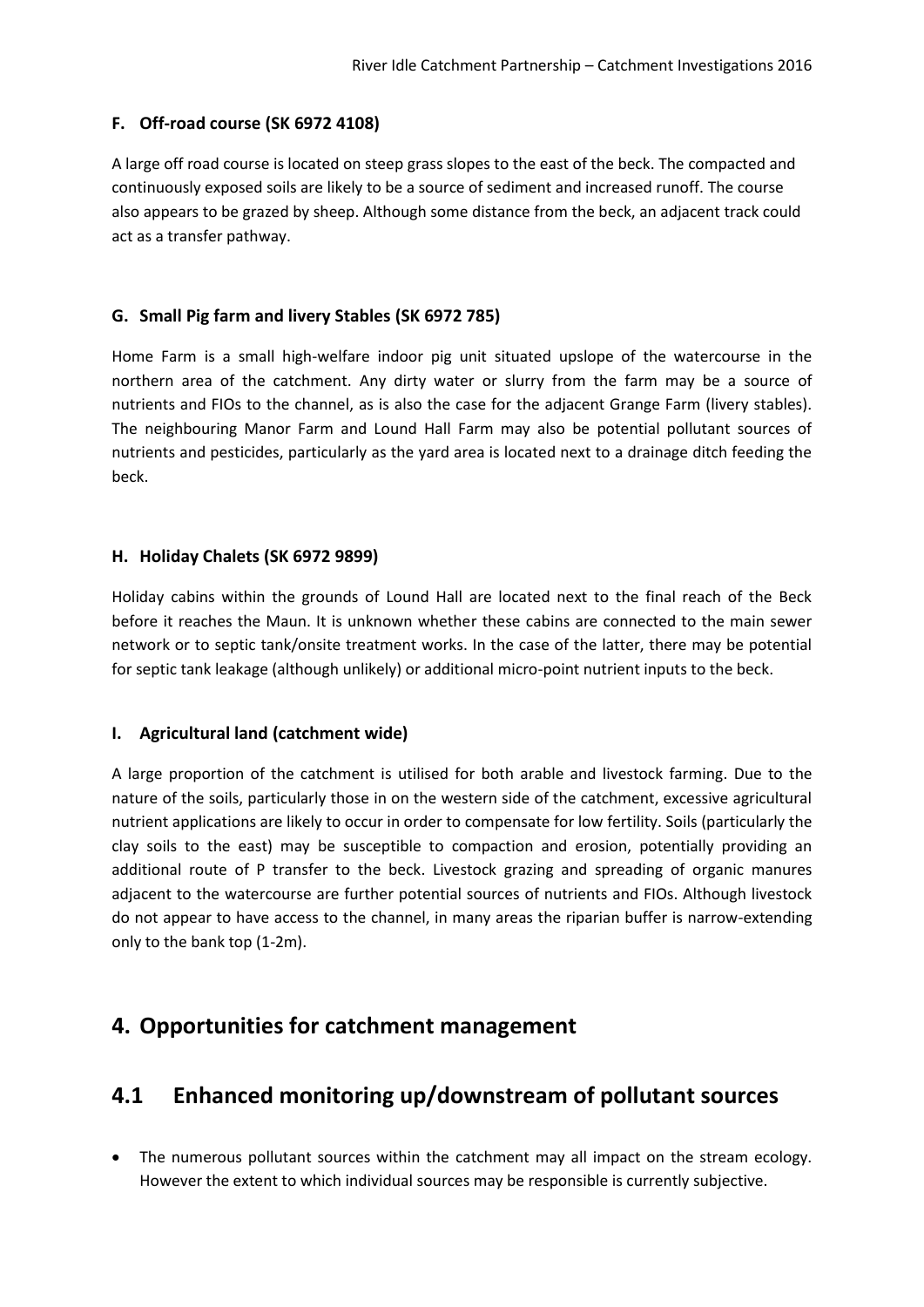- Targeted monitoring of nutrient loading, invertebrates and phytobenthic communities up/downstream of the outfall for the STW, may provide quantitative evidence of watercourse deterioration.
- Similarly, monitoring of metals and other substances found in mine drainage may indicate whether harmful substances are leaching into the surface water and impacting on water quality.
- Quantitatively based source apportionment may then allow more robust business cases to be made for remediative work either at these locations or elsewhere in the catchment.

# **4.2 Phosphate Stripping Wetland at Boughton STW**

#### **Details of mitigation work**

- Boughton STW (fig. 3) represents a potentially significant source of P and other substances to Bevercotes Beck. However it may also provides a significant proportion of baseflow to the watercourse.
- Reducing the nutrient loading of final effluent (or portion of) but maintaining discharge rate may help to reduce stress on aquatic biota.
- A constructed wetland containing P-stripping materials such as mining waste (ochre) and raw water treatment residuals may be installed onsite at the STW or in the adjacent agricultural land. A similar wetland system is currently being planned to treat effluent from Lound STW.
- The wetland may be planted with native reed species to increase nutrient uptake potential.
- Final treated effluent may then be passed through the wetland system before being released into Bevercotes Beck.



**Figure 3** Boughton STW and adjacent farmland.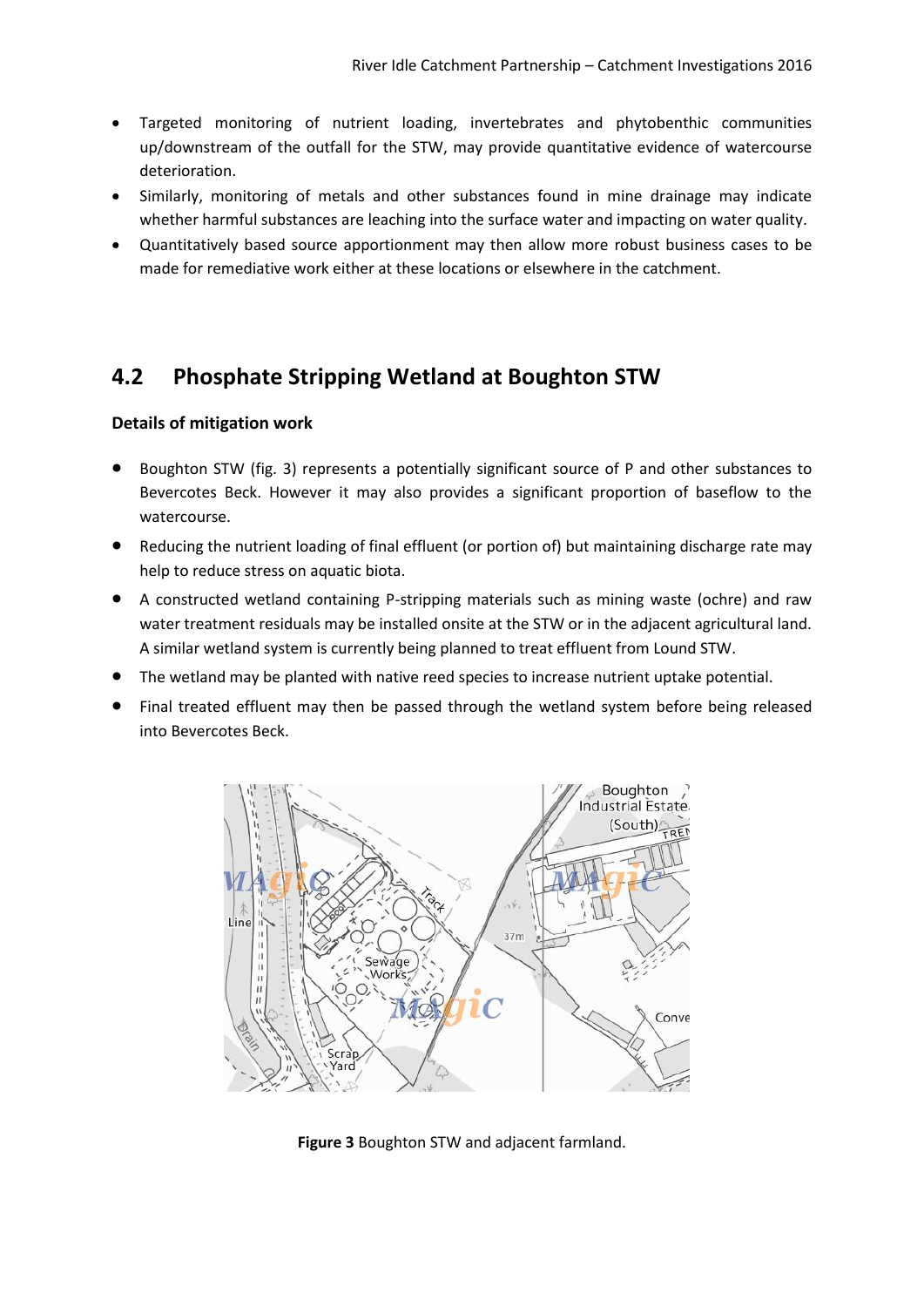#### **Benefits of mitigation**

- The phosphate stripping wetland may potentially provide a cost effective method of reducing nutrient loading into the watercourse while maintaining baseflow.
- Reduction in nutrient loading may decrease the stress on aquatic organisms downstream and promote conditions to enable natural vegetation to recover.
- The wetland would re-use waste products from water treatment and mining activities, both of which could be sourced locally.
- Reed beds may provide additional habitat for wetland species such as birds, amphibians and insects.

## **4.3 In-channel vegetated Pools**

#### **Details of mitigation work**

- Aerial images suggest that the beck at SK 6869 4331 (fig. 4) may naturally flood into adjacent riparian areas along the bottom of a shallow valley.
- The area, currently used to graze cattle, appears to be colonised by marsh species such as *Juncus* and also features a permanent irrigation/nature pond. This indicates that the ground may be highly saturated. The naturally wet condition of the area may therefore be exploited to form a series of vegetated ponds/wetland features.



**Figure 4** Site of potential in-channel wetland construction in saturated fields.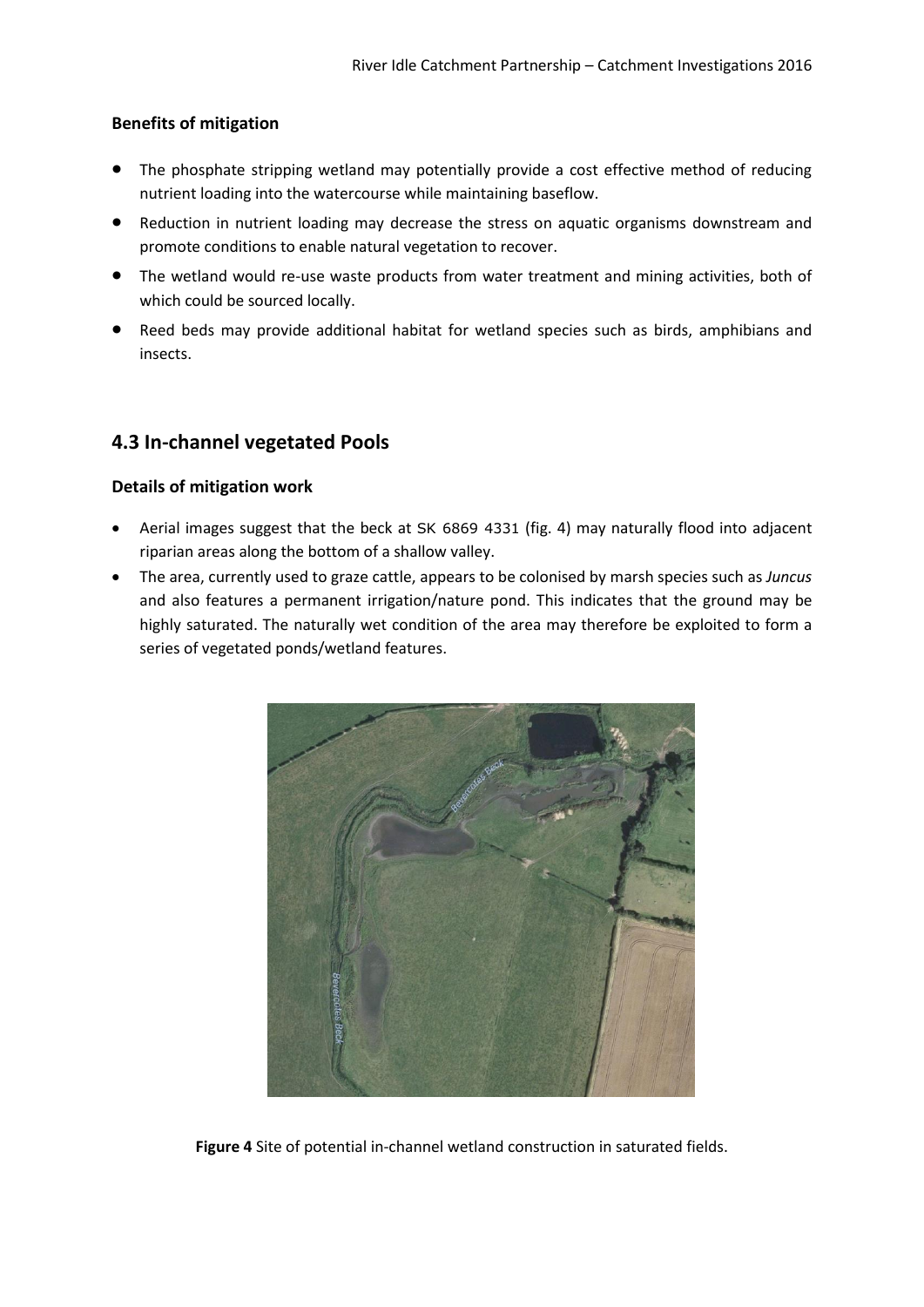- This may be achieved by excavating or diverting the current watercourse to form additional inchannel pools, particularly in locations which are known to collect surface water. Pools may include deeper central sections and shallower and wider marginal areas. Short, shallow meandering channels could be used to connect pools.
- The marginal zones of pools may be planted with native reeds or other macrophyte species, while connecting channels may be planted with species such as Water Crowfoot.
- The riparian area should be surrounded by livestock fencing to exclude cattle and be planted with appropriate tree species. Density of riparian vegetation should be sufficiently low in order to ensure the created features received adequate light.
- A cattle drink may be required to allow the livestock continued access to water.
- Smaller scale in channel wetlands may also be possible further down the watercourse.

#### **Benefits of mitigation**

- Aquatic vegetation would aid removal of nutrients from the watercourse, with pools increasing the residence time of water and thus potential for nutrient uptake.
- The creation of a variety of water depths/speeds/light conditions and vegetation types would also provide additional habitat for aquatic fauna, as well as bird species.
- Establishment of species such as water crowfoot within interconnecting channels would encourage nutrient uptake while also providing a more diverse habitat for fish and aquatic invertebrates. Once established, vegetation may naturally narrow sections of the channel, increasing water depth and speed. This may increase the range of in channel habitats/conditions favoured by aquatic fauna and promote scouring of accumulated silt.
- The in-channel design of the features should not require any additional flow once filled, as the level of the bed at the entry and exit points would be maintained.
- At times of low flow, water would continue to pass through the central channel. Thus the features should not be affected by the hydrological regime. Deeper pools may provide a refuge for fish during low flow periods.

## **4.4 Increasing riparian zone width and diversification of stream morphology**

#### **Details of mitigation work**

- The reach of the beck north of Kirton to the confluence with the Maun has been straightened in order to follow field boundaries.
- Although some riparian fencing is in place, land adjacent to the watercourse is farmed almost to the bank top in some areas. This increases the likelihood of incidental pesticide/nutrient/sediment transfer into the channel.
- Implementation of a wider riparian corridor along the length of the watercourse would increase the separation between the farmed land and the channel.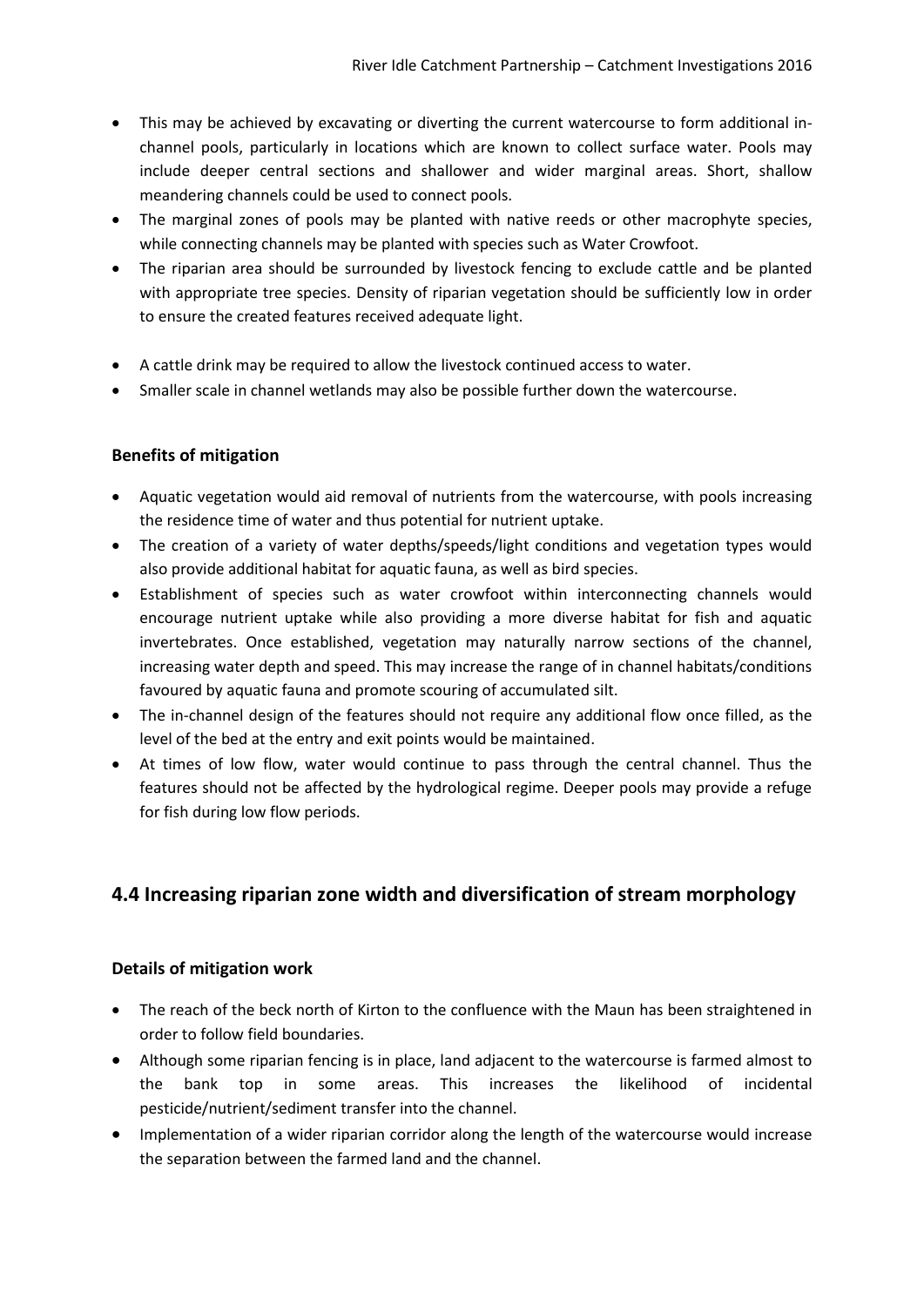- This would also allow diversification of the watercourse morphology. Meanders and pool-riffle sequences may be introduced to re-naturalise straightened sections.
- Such features may be achieved by construction and planting of small berms, willow spiling and introduction of woody debris.
- Vegetation within the riparian zone may also be improved and diversified by implementing a variety of native grasses, shrubs and trees.

#### **Benefits of mitigation**

- Introduction of the morphological features would aid the diversification of in-channel flow conditions and promote scouring of accumulated silt. This may improve conditions for invertebrate and fish communities, whilst also creating improved habitat for aquatic macrophytes.
- Narrowing of the channel by naturally constricting flow would result in increasing water velocity and depth. This may help to offset the effects of low flows on invertebrate communities.
- Establishment of in-channel vegetation would increase the diversity of habitat whilst promoting the uptake of nutrients.
- Increased diversity of bank vegetation would give improved cover for birds, mammals and invertebrates whist also providing variable shading for in-channel communities.

## **4.5 Improvement of Tracks, gateways and bridges**

#### **Details of mitigation work**

 Gateways, crossings and farm tracks at several locations adjacent to the watercourse or connected drainage channels, appear to be susceptible to soil erosion from vehicle or livestock movement e.g. SK 6969 1663 (Fig. 5)



**Figure 5** Evidence of soil erosion in tracks and gateways on Manor Farm, Kirton.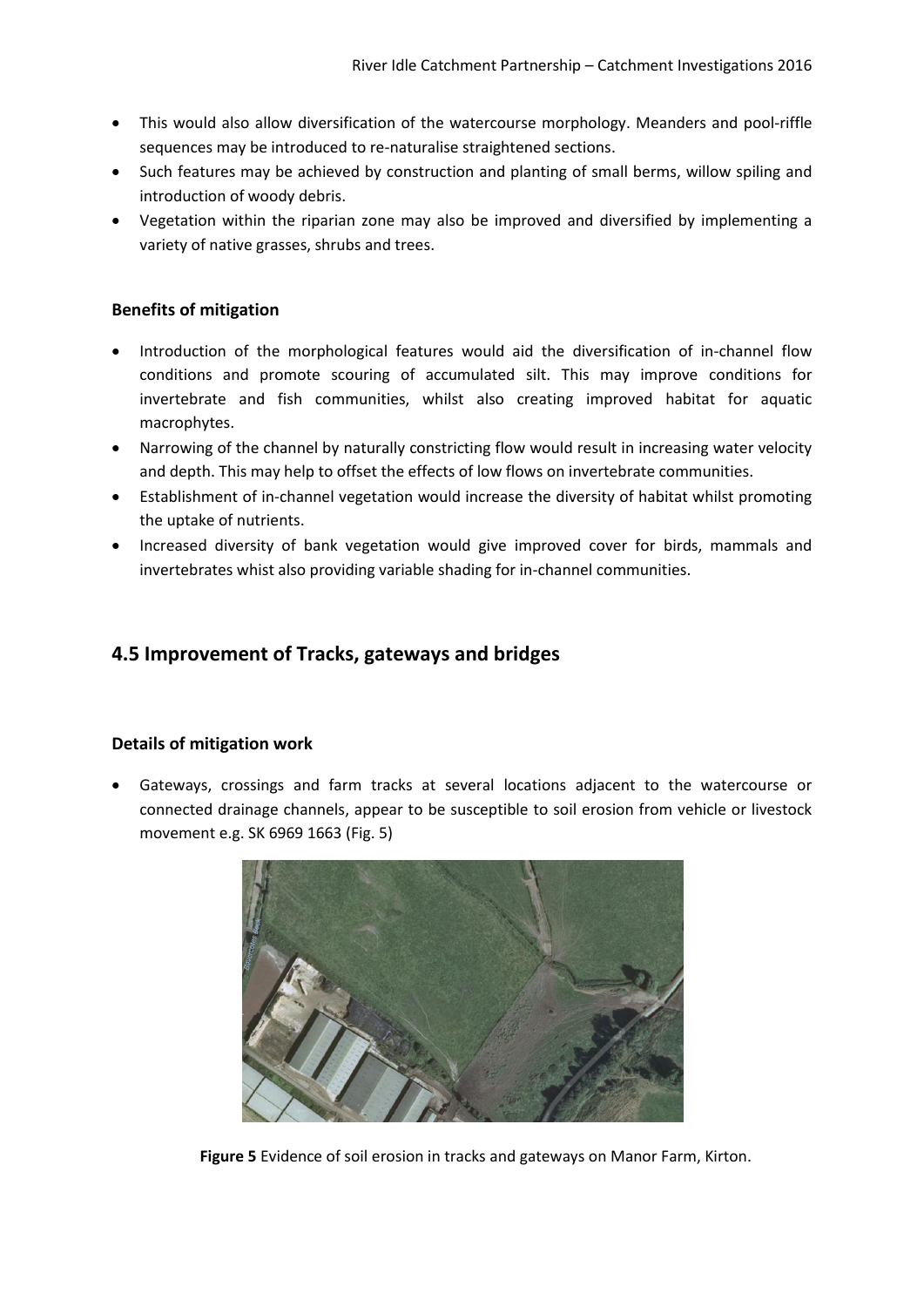- The location of these areas greatly increases the potential for direct transfer of sediment, nutrients and faecal matter into the waterbody. Therefore minimising sediment mobilisation and transfer is a priority.
- Bridging structures may be modified to include bunded or raised sides and access ways in order to direct polluted water away from the watercourse.
- Gateways and tracks may be reinforced by grass protection mats and railway sleepers. More heavily used areas may benefit from installation of hard-core or concrete pads to give a more durable surface

#### **Benefits of Mitigation**

- Relatively low cost
- Reduces sediment and nutrient mobilisation from critical source areas.
- Reduced compaction of soils may reduce surface runoff and transfer of pollutants.

## **4.6 Willow dams in drainage ditches**

#### **Details of mitigation work**

- Numerous drainage ditches feed into Bevercotes beck, from the point where it rises to the confluence with the Maun.
- These ditches may act as transfer pathways for entrained sediment and nutrients from agricultural land.
- Whips of cut willow may be inserted into the bank and bed of such ditches to form loose/leaky dams. These allow water to pass through them but may slow flow velocities enough to allow sediment and particulate bound nutrients to fall out of suspension.
- If wet enough, the willow will root into the bank to form a living structure.

#### **Benefits of Mitigation**

- Capital cost of each dam would be extremely low and could be constructed with locally sourced materials.
- Dams would permit transfer of water to the main channel but promote the retention of sediment, which may be periodically excavated and returned to land.
- Once rooted, willow may take in nutrients from retained water and sediment.
- Dams may be constructed in series within the same channel in order to increase effectiveness off sediment/nutrient retention.